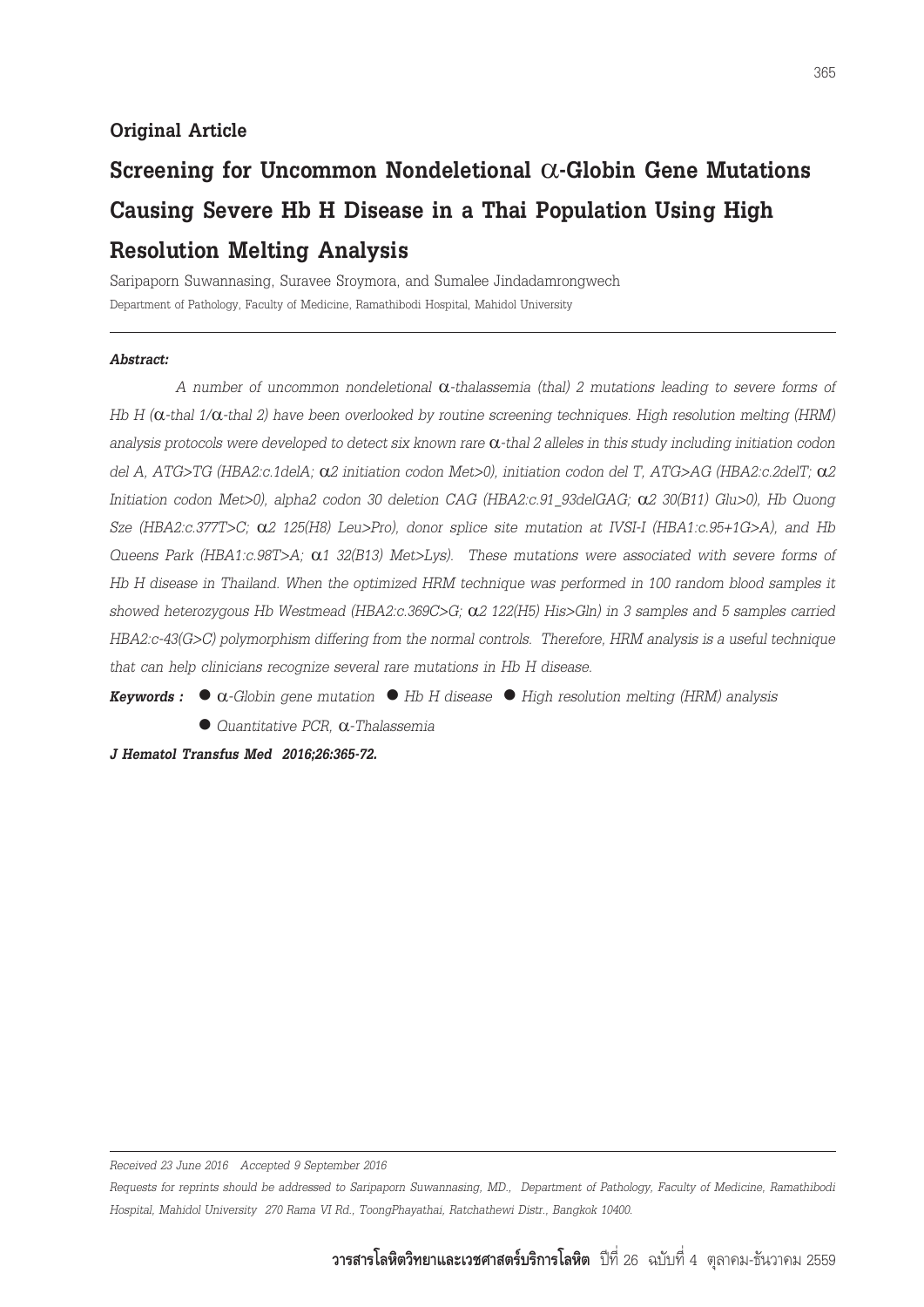# **นิพนธ์ต้นฉบับ การตรวจคัดกรองการกลายพันธุ์ชนิดที่พบน้อยบนยีนอัลฟ่าชนิด Non-Deletion ที่ก่อให้เกิด Hb H Disease ชนิดรุนแรงในกลุ่มคนไทยด้วยวิธี High Resolution Melting (HRM) Analysis**

สริภาภรณ์ สวรรณสิงห์ สุรวีร์ สร้อยโมรา และ สมาลี จินดาดำรงเวช ภาควิชาพยาธิวิทยา คณะแพทยศาสตร์โรงพยาบาลรามาธิบดี มหาวิทยาลัยมหิดล

## *บทคัดย่อ*

*เนื่องจากการกลายพันธุ์ของ* α*-thalassemia (thal) 2 ชนิดที่พบไม่บ่อย หลายชนิดสามารถก่อให้เกิด Hb H disease ชนิดที่รุนแรงได้ แต่ไม่สามารถพบจากการตรวจวิเคราะห์ประจ�ำวันทั่วไปได้ ดังนั้นในงานวิจัยครั้งนี้จึงได้มีการพัฒนาวิธี High resolution melting (HRM) analysis ส�ำหรับการตรวจหา* α*-thal 2 อัลลีลชนิดที่พบยากที่ทราบชนิดแล้ว จ�ำนวน 6 ชนิด ได้แก่ initiation codon del A, ATG>TG (HBA2:c.1delA;* α*2 Initiation codon Met>0), initiation codon del T, ATG>AG (HBA2:c.2delT;*  α*2 initiation codon Met>0), alpha2 codon 30 deletion CAG (HBA2:c.91\_93delGAG;* α*2 30(B11) Glu>0), Hb Quong Sze (HBA2:c.377T>C;* α*2 125(H8) Leu>Pro), donor splice site mutation at IVSI-I (HBA1:c.95+1G>A) และ Hb Queens Park (HBA1:c.98T>A;* α*1 32(B13) Met>Lys) ซึ่งการกลายพันธุ์เหล่านี้พบว่าเกี่ยวข้องกับการเกิด Hb H disease ชนิดที่รุนแรง ในประเทศไทย เมื่อใช้เทคนิค HRM ที่พัฒนาขึ้นนี้มาทดสอบในตัวอย่างเลือดแบบสุ่มจ�ำนวน 100 ตัวอย่าง พบ heterozygous Hb Westmead (HBA2:c.369C>G;* α*2 122(H5) His>Gln) จ�ำนวน 3 ตัวอย่าง และ 5 ตัวอย่างมี HBA2:c-43(G>C) polymorphism แตกต่างจากตัวอย่างควบคุมปกติ ดังนั้น HRM analysis เป็นวิธีที่มีประโยชน์ซึ่งสามารถช่วยให้แพทย์ตรวจพบการกลายพันธุ์ที่พบ ได้ยากอีกหลายชนิดที่ก่อให้เกิด Hb H disease ได้*

*คำ�สำ�คัญ :* l α*-Globin gene mutation* l *Hb H disease* l *High resolution melting (HRM) analysis*

l *Quantitative PCR,* α*-Thalassemia*

*วารสารโลหิตวิทยาและเวชศาสตรบริการโลหิต 2559;26:365-72.*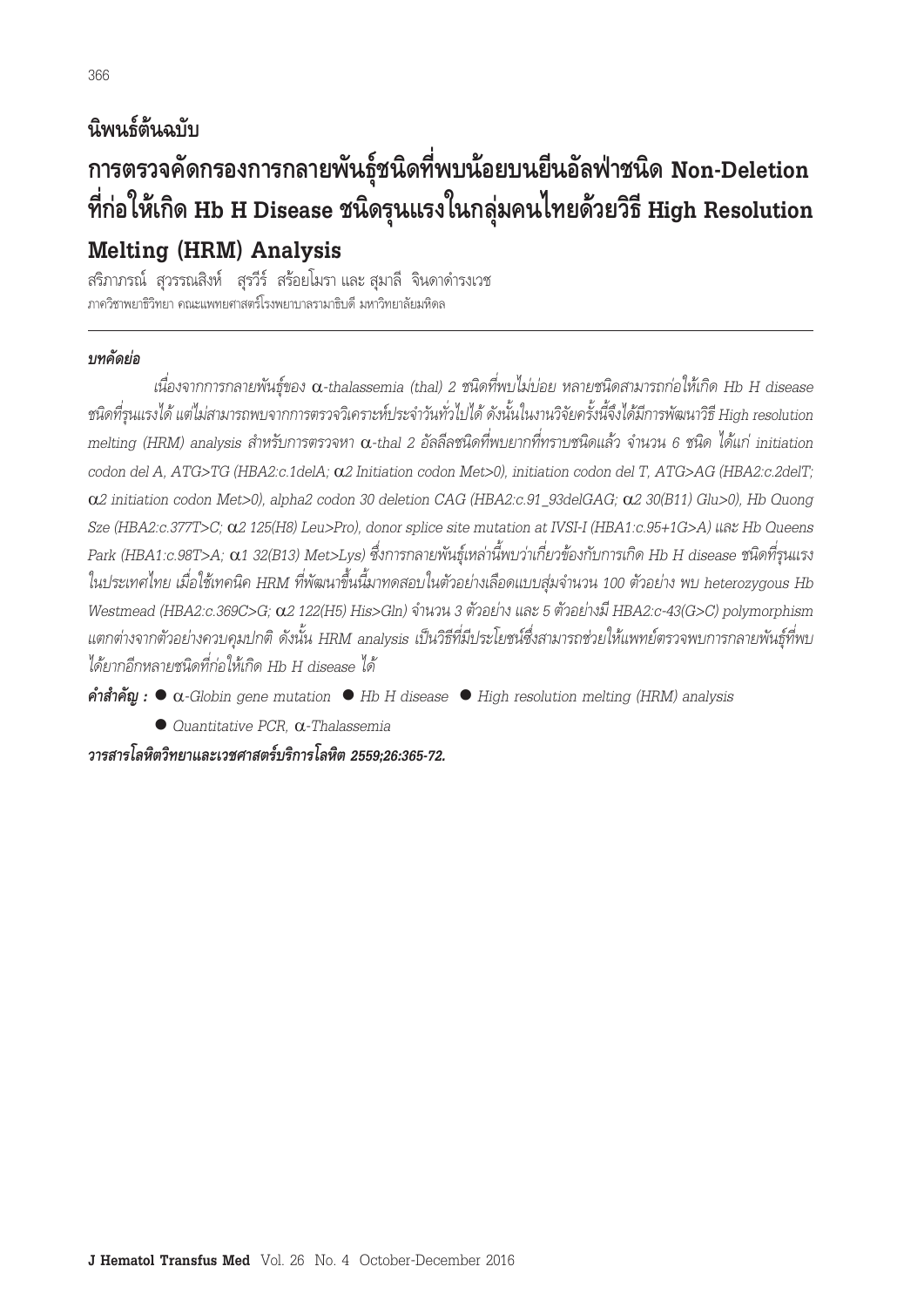#### **Introduction**

An alpha thalassemia  $(\alpha$ -thalassemia) carrier inherits either a deletion of one ( $\alpha$ -thal 2) or both duplicated ( $\alpha$ -thal 1)  $\alpha$ -globin genes.<sup>1</sup> A high prevalence of  $\alpha$ -thalassemia has been reported in many countries in Southeast Asia and in Thailand with a prevalence of 30 to 40%. $^2$  Compound heterozygosity of  $\alpha$ -thal 1 and  $\alpha$ -thal 2 gives rise to Hb H disease, which usually presents mild or symptomless anemia.<sup>2-3</sup> However, a severe form of Hb H disease can occur, with the occasional case of hydrops owing to the presence of nondeletional  $\alpha$ -thal 2 allele.<sup>4-8</sup> In Thailand, nondeletional mutation of Hb H disease is found mainly in Hb Constant Spring (HBA2:c.427T>C; α2 142 Stop>Gln) and Hb Pakse (HBA2:c.429A>T;  $\alpha$ 2 142 Stop>Tyr).<sup>9-11</sup> However, other rare types of  $\alpha$ -globin gene mutations have also been reported, such as initiation codon del A, ATG>TG (HBA2:c.1delA:  $\alpha$ 2 initiation codon Met>0).<sup>12</sup> initiation codon del T, ATG>AG (HBA2:c.2delT; α2 initiation codon  $Met>0)$ ,<sup>13</sup> alpha2 codon 30 deletion CAG (HBA2:c.91\_93delGAG;  $\alpha$ 2 30(B11) Glu>0),<sup>14</sup> Hb Quong Sze (HBA2:c.377T>C;  $\alpha$ 2 125(H8) Leu>Pro),<sup>15-16</sup> donor splice site mutation at IVSI-I (HBA1:c.95+1G>A)<sup>12</sup> and Hb Queens Park (HBA1:c.98T>A;  $\alpha$ 1 32(B13) Met>Lys).<sup>12,17</sup> The presence of the causative Hb variant in severe Hb H disease is often missed in routine Hb screening due to their small contents and mutation identification generally relies on a number of DNA-based methods.<sup>18-19</sup> However, reliance on primer-specific PCR-based methods allows only known common mutations to be recognized. 20-24 Although techniques, such as denaturing high pressure liquid chromatography (DHPLC),<sup>25</sup> and DNA sequencing,<sup>26</sup> have been used to detect unknown mutations, these techniques suffer from such disadvantages as being labor intensive, inconvenient, complicated to perform,

time-consuming and costly; hence, not fit for large scale screening.

High resolution melting (HRM) analysis is one of the PCR-based techniques mainly used for genotyping and gene scanning of genetic variations.<sup>27-28</sup> A melting profile is performed routinely following quantitative PCR amplification to confirm the unique presence of the desired amplicons with no spurious off-target amplifications.<sup>29-30</sup> In this study, HRM analysis was optimized to detect six uncommon  $\alpha$ -globin gene mutations presented in severe Hb H disease and the protocols were validated for use in mutation scanning of Thai individuals.

#### **Materials and Methods**

## **Samples**

Plasmids and genomic DNA of six uncommon  $\alpha$ -globin mutations coinherited with  $\alpha^\circ$ -thalassemia  $(\alpha$ -thal 1)SEA deletion from individuals with severe Hb H disease were used in this study (Table  $1$ ).<sup>12-17</sup> The exact sequences of these six mutations and five normal control DNA samples were determined by nucleotide sequencing (see below). In this study, 100 random DNA samples from the Blood Disease Diagnostic Laboratory, Faculty of Medicine, Ramathibodi Hospital, Mahidol University, Bangkok, Thailand were analyzed for complete blood count (CBC) and routine  $\alpha$ -thalassemia DNA analysis before screening for the presence of these six  $\alpha$ -globin mutations using the optimized HRM analysis protocols. The study was approved by the Ethics Committee on Human Rights Related to Research Involving Human Subjects, Ramathibodi Hospital, Mahidol University.

#### **PCR and HRM analysis**

Three pairs of HRM primers (P1, P2 and P3) were designed to cover the regions of the six  $\alpha$ -globin gene

**Table 1** Primers used in HRM analysis of α-globin gene mutations

| Primer $(5' - 3')$           | <b>Mutation</b>                                 |
|------------------------------|-------------------------------------------------|
| P1F (ATAAACCCTGGCGCGCTC)     | HBA2:c.1delA; Q2 Initiation codon Met>0         |
| P1R (GGTGGGGAAGGACAGGAACAT)  | HBA2:c.2delT; $\alpha$ 2 Initiation codon Met>0 |
|                              | HBA2:c.91 93delGAG; α2 30(B11) Glu>0            |
| P2F (ACCCTCTTCTCTGCACAGCTCC) | HBA2:c.377T>C; α2 125(H8) Leu>Pro               |
| P2R (GGTCAGCACGGTGCTCACA)    |                                                 |
| P3F (GCGAGTATGGTGCGGAGG)     | HBA1:c.95+1G>A; donor splice site GT>AT         |
| P3R (CTTCTTGCCGTGGCCCTTA)    | HBA1:c.98T>A; α1 32(B13) Met>Lys                |

**วารสารโลหิตวิทยาและเวชศาสตรบริการโลหิต** ปที่ 26 ฉบับที่ 4 ตุลาคม-ธันวาคม 2559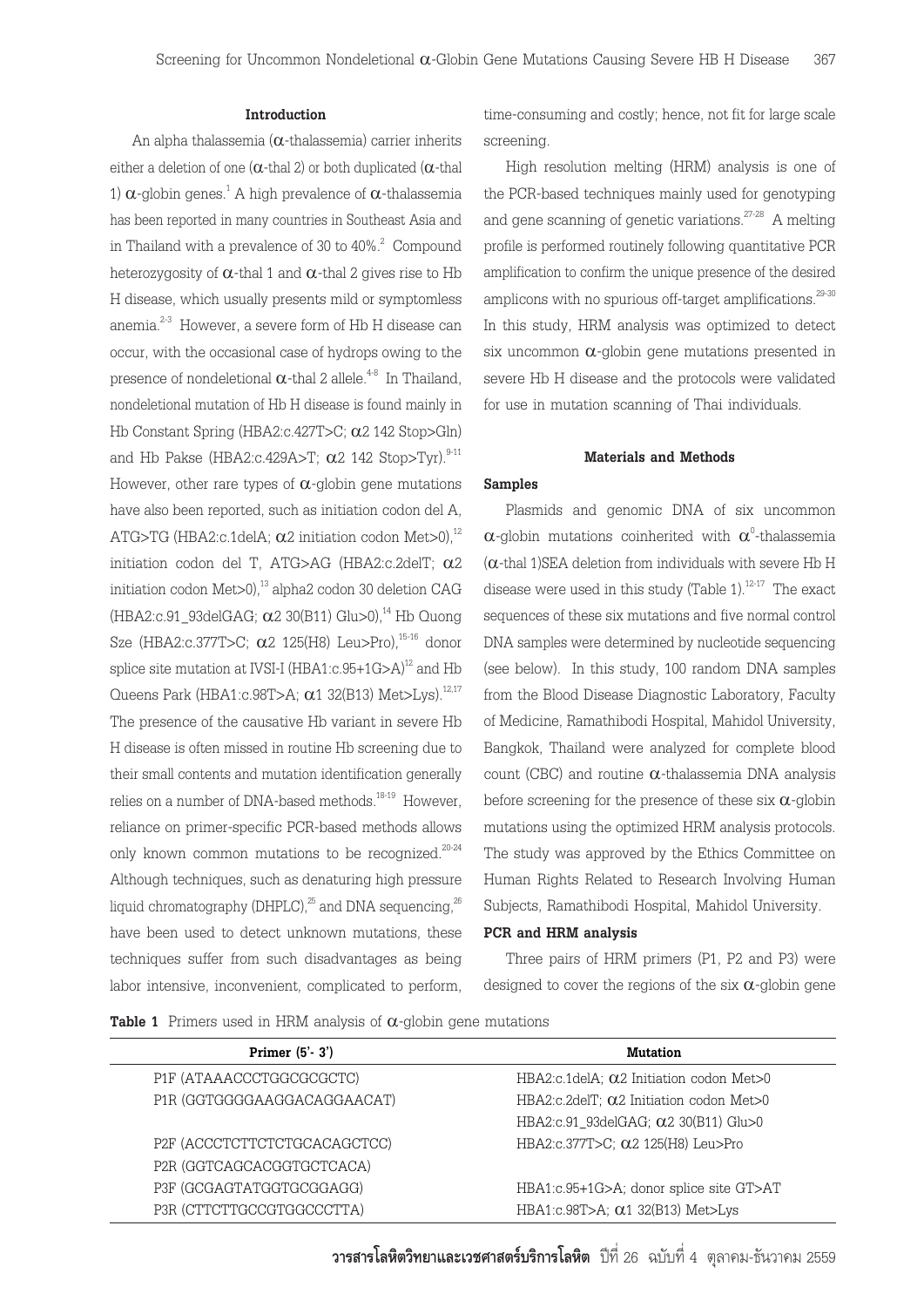

**Figure 1** Location of primers used in HRM analysis of 6  $α$ -globin gene mutations. Amplicon sizes were indicated in the boxes.

mutations of interest (Figure 1). The primers were designed using the Primer Express<sup>®</sup> Software Version 3.0 Program (Applied Biosystems, Thermo Fisher Scientific Inc., Foster City, CA, USA) and synthesized from Biodesign Co., Ltd, Thailand (Table 1). Nucleotide sequences of α-globin genes were acquired from NCBI reference sequence database, accession no. NG\_000006.1 ([http://](http://www.ncbi.nlm.nih.gov/) [www.ncbi.nlm.nih.gov/\)](http://www.ncbi.nlm.nih.gov/).

#### **Results**

## **HRM analysis of uncommon** α**-globin gene mutations associated with severe Hb H disease**

DNA sequences of the six  $\alpha$ -globin gene mutations were confirmed by DNA sequencing and then used to optimize HRM analysis protocols. Interestingly, all normal control samples  $(n = 5)$  had HBA2:c-43(G>C) polymorphism of exon 1 of the *HBA2* allele that differed from the NCBI reference sequence database (accession no. NG\_000006). Each mutation, irrespective from genomic or plasmid DNA, manifested distinctive HRM plots that could be differentiated from each other and from normal controls (Figure 2). Mutations present in either *HBA1*(IVSI-I (G>A) mutation and Hb Queens Park) or *HBA2* (initiation codon (-A) deletion, initiation codon (-T) deletion, codon 30 deletion, and Hb Quong Sze) allele could be detected. The great precision of repeatability and reproducibility of HRM protocols were gained. Each of six mutations and normal controls demonstrated its specific HRM patterns and was clustered in the correct group. Acceptable results were still obtained using DNA and  ${ {\rm MgCl}_2}$  concentrations in the ranges of 40-60 ng and 1.0-1.5 mM, respectively.

Incorrect grouping and unreliable HRM patterns were found in high concentrations of DNA and  $MgCl_{\frac{1}{2}}$  of 100 ng and 2.0 mM, respectively.

## **HRM screening for** α**-globin gene mutations in 100 random DNA samples**

From 100 random DNA samples obtained from the Blood Disease Diagnostic Laboratory, Faculty of Medicine, Ramathibodi Hospital, Mahidol University, 82 samples had normal CBC while 18 samples had slightly abnormal red blood cells with microcytosis and hypochromia (MCV  $= 62.9 - 79.7$  fL, MCH  $= 19.9 - 26.4$  pg). One case with low MCV (62.9 fL) was identified as homozygous Hb E coinherited with heterozygous  $\alpha$ -thal 2 (- $\alpha^{3.7}$  deletion), the others involved three cases of heterozygous Hb E coinherited with heterozygous  $-\alpha^{3.7}$  deletion, four cases of heterozygous Hb E coinherited with heterozygous Hb CS, seven cases of heterozygous  $\alpha$ -thal 2 (- $\alpha^{3.7}$  deletion), and three cases of heterozygous Hb CS. All the 100 samples showed HRM profiles of normal  $\alpha$ -globin gene using P3 primer sets. However, P1 and P2 primer sets identified nonnormal sequences by showing unknown the HRM pattern in five and three samples, respectively (Figure 2D and 2E). DNA sequencing revealed HBA2:c-43(G>C) polymorphism indicating that the five tested samples with unknown HRM pattern carried "G" the same as the reference sequence (NCBI reference sequence database, accession no. NG\_000006). However, the five normal controls as well as the 95 tested samples carried "C" at this position. DNA sequencing of the latter three samples with unknown HRM patterns resulted in Hb Westmead (HBA2:c.369C>G; α2 122(H5) His>Gln) (Figure 3).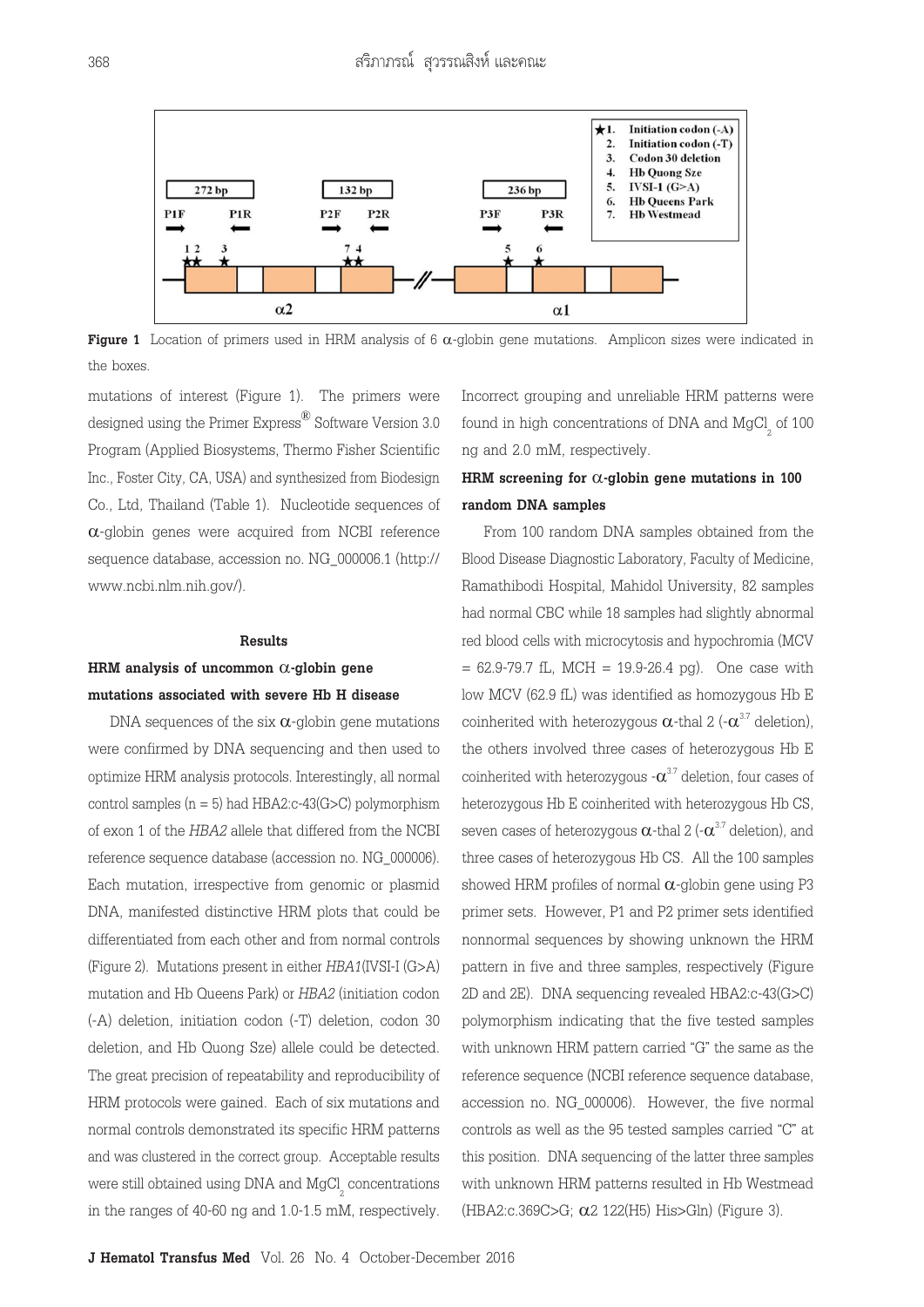

**Figure 2** HRM profiles of α-globin gene mutations in Thai samples. Curves are different plots relative to normal controls. Panel **A**, amplicon generated by P1 primer set; panel **B**, amplicon generated by P2 primer set; panel **C**, amplicon generated by P3 primer set; panel **D**, amplicon generated by P1 primer set; panel **E**, amplicon generated by P2 primer set.



**Figure 3** DNA sequencing chromatograms of polymorphisms at the position -43(G>C) of exon 1 of the *HBA2* gene [HBA2:c-43(G>C)] found in (**A.**) our normal control samples and 95 out of 100 random samples and (**B.**) normal sequences from the reference sequence (NCBI, NG\_000006) and of 5 random samples positive for HRM unknown pattern. (**C.**) Heterozygosity of Hb Westmead (HBA2:c.369C>G; α2 122(H5) His>Gln)

**วารสารโลหิตวิทยาและเวชศาสตรบริการโลหิต** ปที่ 26 ฉบับที่ 4 ตุลาคม-ธันวาคม 2559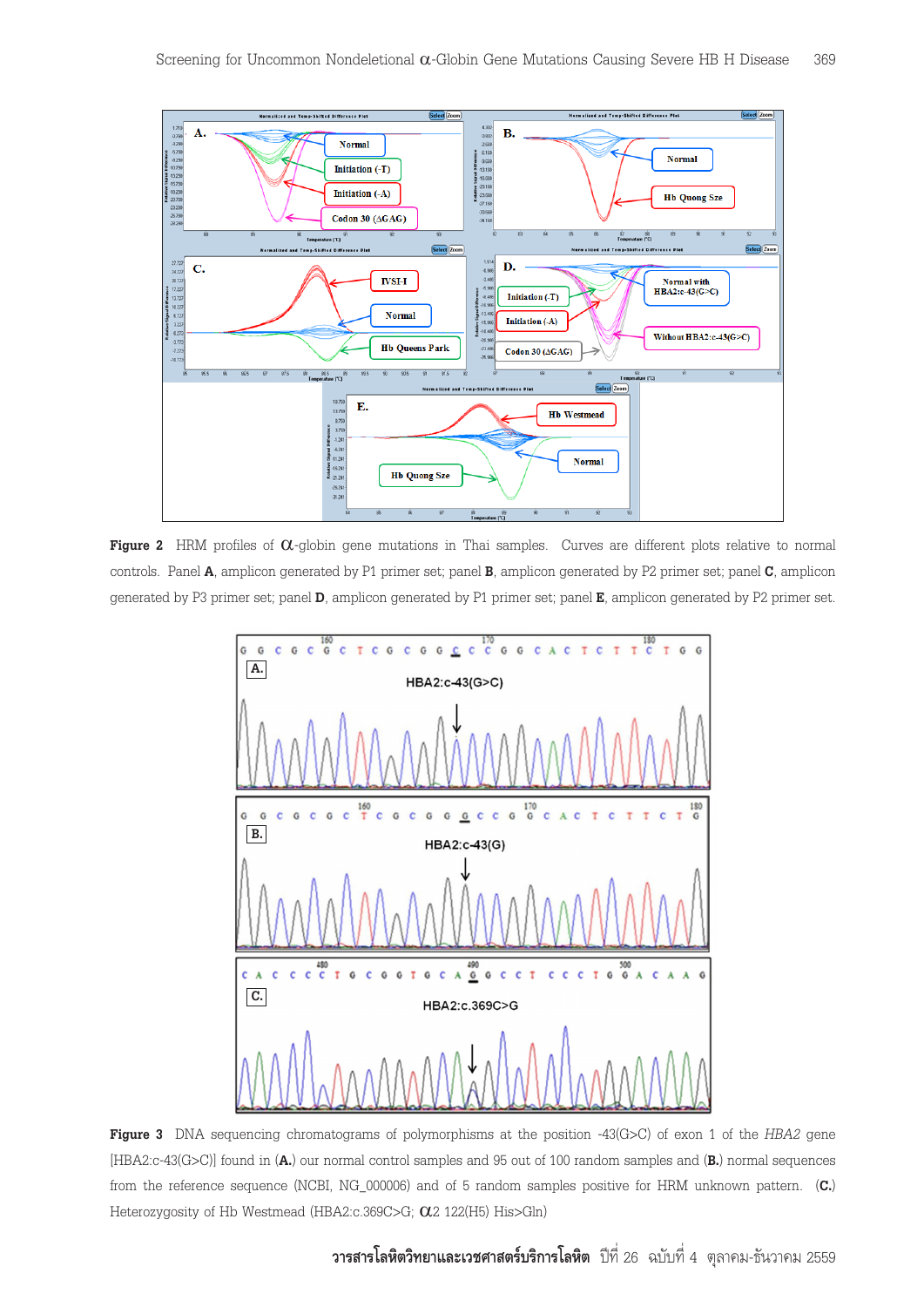#### **Discussion**

HRM analysis provides a simple, rapid and sensitive means of screening or verifying genetic variations, including those present in the globin gene clusters. $31-34$ This technique relies on the altered melting behavior of target DNA sequence combining to the ds-DNA binding dye, which is essential for the melting curve or melting profile production. In this study, three new primer sets were designed to apply HRM-based identification of six uncommon nondeletional  $\alpha$ -thal 2 associated with severe forms of Hb H disease presented in Thailand.<sup>12-17</sup> The protocol was validated for precision of repeatability and reproducibility. A difference in a single nucleotide sequence could be clearly distinguished even though the difference in  $\rm T_{\rm m}$  values was <0.4°C, e.g., between initiation codon  $(-A)$  and initiation codon  $(-T)$  mutation.<sup>27</sup>

The size of target PCR products was important for successful in HRM analysis in that short PCR products enhanced the resolution and efficiency of HRM results. In the recent study, sensitivity and specificity of 100% were achievable when target PCR product lengths were 300 bp or less, while sensitivity and specificity were reduced to 96.1% and 99.4%, respectively when PCR products were  $400$  to  $1,000$  bp.<sup>35</sup> In this study, all three HRM primers sets were designed to generated PCR product lengths less than 300 bp (272 bp, 132 bp, and 236 bp for P1, P2, and P3 primers, respectively) which was efficient for mutations or SNPs screening. Because shorter PCR products increased the differences of  $\mathcal{T}_{_{\mathrm{m}}}$  values, the difference of HRM melting profiles of wild types and mutation types resulted in clearly differentiated groups of the different genotypes. To increase the efficiency of HRM analysis in detecting a single base pair difference, ensuring that the saturated DNA binding dye does not affect DNA polymerase activity or change melting temperature  $(\text{T}_{_{\text{m}}})$  value is necessary. No redistribution back to bind double strand DNA occurs again.<sup>36</sup> Moreover, any other mutation in the same amplicon could be discerned from the HRM different profiles. This was clearly exemplified by

the identification of HBA2:c-43(G>C) of exon 1 of the *HBA2* gene in three samples and Hb Westmead in five samples from 100 random blood samples. Hb Westmead, commonly found in Guangxi Province, China, is rare in Thailand.<sup>12</sup> HBA2:c-43(G>C) polymorphism appears to be the common type among the Thai population, but more study is needed.

#### **Conclusion**

High resolution melting analysis (HRM or HRMA) is one molecular technique commonly used for scanning or screening variant mutations in target DNA sequences. Our new HRM scanning analysis protocols were successful in establishing the HRM melting pattern profiles of each known mutation set up. Moreover, other variant mutations in the vicinity of HRM primers could be detected such as Hb Westmead and HBA2:c-43(G>C) polymorphism.

The HRM method was originally devised to identify uncommon nondeletional  $\alpha$ -thal 2 alleles. However, when they present together with  $\alpha$ -thal 1 chromosome giving rise to a more severe Hb H disease, it has been proven to be useful for screening  $\alpha$ -globin gene mutations in general. The ease and robustness of the HRM technique will make this type of gene mutation analysis a valuable tool in genetic counseling among patients with  $\alpha$ -thalassemia and other hereditary diseases.

#### **Acknowledgements**

The study was supported by a research grant (#55018/2012) from the Faculty of Medicine, Ramathibodi Hospital, Mahidol University. The authors thank Professor Prapon Wilairat for his critical reading of the manuscript.

#### **References**

- *1. Galanello R, Cao A. Gene test review. Alpha-thalassemia. Genet Med 2011;13:83-8.*
- *2. Fucharoen S, Winichagoon P. Haemoglobinopathies in Southeast Asia. Indian J Med Res 2011;134:498-506.*
- *3. Harteveld CL, Higgs DR. Alpha-thalassemia. Orphanet J Rare Dis 2010;5:13.*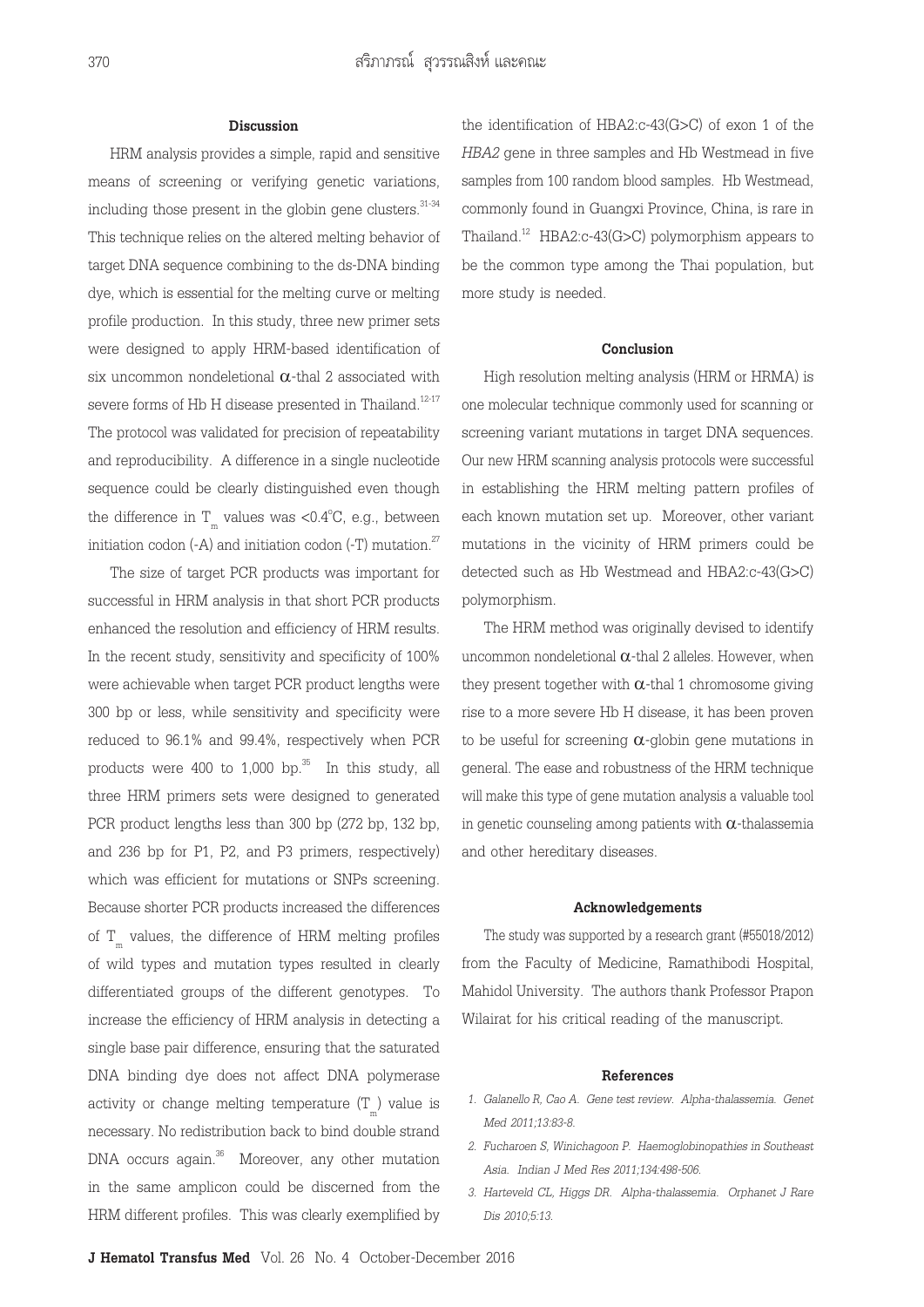- *4. Chan V, Chan VW, Tang M, Lau K, Todd D, Chan TK. Molecular defects in Hb Hhydropsfetalis. Br J Haematol 1997;96:224-8.*
- *5. Fucharoen S, Viprakasit V. Hb H disease: clinical course and disease modifiers. Hematology Am Soc Hematol Educ Program 2009:26-34.*
- *6. Li J, Liao C, Zhou JY, Xie XM, Li R, Chen LH, et al. Phenotypic variability in a Chinese family with nondeletional Hb H-Hb QuongSze disease. Hemoglobin 2011;35:430-3.*
- *7. Chao YH, Wu KH, Wu HP, Liu SC, Peng CT, Lee MS. Clinical features and molecular analysis of Hb H disease in Taiwan. Biomed Res Int 2014;2014:271070.*
- *8. Sanpakit K, Viprakasit V. Variable genotype-phenotype correlations in patients with a rare nondeletional alpha-thalassemia; Hb Pak Num Po (HBA1: c.396\_397insT). J Pediatr Hematol Oncol 2014; 36:e185-9.*
- *9. Singsanan S, Fucharoen G, Savongsy O, Sanchaisuriya K, Fucharoen S. Molecular characterization and origins of Hb Constant Spring and HbPakse in Southeast Asian populations. Ann Hematol 2007;86:665-9.*
- *10. Pichanun D, Munkongdee T, Klamchuen S, Butthep P, Winichagoon P, Fucharoen S, et al. Molecular screening of the Hbs Constant*  Spring (codon 142, TAA>CAA, alpha2) and Pakse (codon 142, TAA>TAT, alpha2) mutations in Thailand. Hemoglobin *2010;34:582-6.*
- *11. Pornprasert S, Panyasai S, Treesuwan K. Unmasking HbPakse (codon 142, TAA>TAT, alpha2) and its combinations in patients* also carrying Hb Constant Spring (codon 142, TAA>CAA, *alpha2) in northern Thailand. Hemoglobin 2012;36:491-6*
- *12. Viprakasit V, Ekwattanakit S, Chalaow N, Riolueang S, Wijit S, Tanyut P, et al. Clinical presentation and molecular identification of four uncommon alpha globin variants in Thailand. Initiation codon mutation of alpha2-globin Gene (HBA2:c.1delA), donor splice site mutation of alpha1-globin gene (IVSI-1, HBA1:c.95 +*  1G&at:A), hemoglobin Queens Park/Chao PraYa (HBA1:c.98T&at:A) and hemoglobin Westmead (HBA2:c.369C>G). Acta Haematol *2014;131:88-94.*
- *13. Viprakasit V, Chinchang W, Glomglao W, Tanphaichitr VS. A rare association of alphaO-thalassemia (--SEA) and an initiation codon mutation (ATG-->A-G) of the alpha2 gene causes Hb H disease in Thailand. Hemoglobin 2005;29:235-40.*
- *14. Boonsa S, Sanchaisuriya K, Fucharoen G, Wiangnon S, Jetsrisuparb A, Fucharoen S. The diverse molecular basis and hematological features of Hb H and AEBart's diseases in Northeast Thailand. Acta Haematol 2004;111:149-54.*
- *15. Laosombat V, Wiryyasateinkul A, Chrangtrakul Y, Fucharoen S. Rapid detection of a thalassemia variant (HbQuongSze). Haematologica 2003;88:ELT27.*
- *16. Sura T, Trachoo O, Viprakasit V, Vathesatogkit P, Tunteeratum A, Busabaratana M, et al. Hemoglobin H disease induced by the common SEA deletion and the rare hemoglobin QuongSze in a*

*Thai female: longitudinal clinical course, molecular characterization, and development of a PCR/RFLP-based detection method. Ann Hematol 2007;86:659-63.*

- *17. Sroymora S, Jindadamrongwech S, Butthep P, Chuncharunee S. NondeletionalHb Queens Park [alpha32(B13)Met-->Lys]/Hb H (beta4) disease. Hemoglobin 2012;36:293-8.*
- *18. Phylipsen M, Prior JF, Lim E, Lingam N, Finlayson J, Arkesteijn SG, et al. Two new alpha1-globin gene point mutations: HbNedlands (HBA1:c.86C>T) [alpha28(B9)Ala-->Val] and Hb Queens Park (HBA1:c.98T>A) [alpha32(B13)Met-->Lys]. Hemoglobin 2010;34:123-6.*
- *19. Sroymora S, Jindadamrongwech S, Butthep P, Chuncharunee S. A rare Hb H disease due to the - -(SEA) and 16.6 kb alphathalassemia-2 deletions. Hemoglobin. 2012;36:200-4.*
- *20. Wee YC, Tan KL, Chua KH, George E, Tan JA. Molecular characterisation of Haemoglobin Constant Spring and HaemoglobinQuongSze with a Combine-Amplification Refractory Mutation System. Malays J Med Sci 2009;16:21-8.*
- *21. Akhavan-Niaki H, Banihashemi A, Mostafazadeh A, KholghiOskooei V, Azizi M, YoussefiKamangar R, et al. Simultaneous detection of Hb constant spring (alpha142, TAA>CAA, alpha2) and the alpha2 IVS-I donor site (-TGAGG) deletion by a simple polymerase chain reaction-based method in Iran. Hemoglobin 2012;36:124-30.*
- *22. Sun MN, Xiong F, Zhang XH, Lou JW, Xu XM. [Analysis of the phenotype-genotype relationship of Hb Constant Spring]. Zhonghua Yi Xue Yi Chuan Xue Za Zhi 2010;27:481-3.*
- *23. de Mare A, Groeneger AH, Schuurman S, van den Bergh FA, Slomp J. A rapid single-tube multiplex polymerase chain reaction assay for the seven most prevalent alpha-thalassemia deletions and alphaalphaalpha (anti 3.7) alpha-globin gene triplication. Hemoglobin 2010;34:184-90.*
- *24. Rabbind Singh A, Lacan P, Cadet E, Bignet P, Dumesnil C, Vannier JP, et al. A New Intergenic alpha-Globin Deletion [alphaalpha(Delta125)] Found in a Kabyle Population. Hemoglobin 2016;40:108-12.*
- *25. Liu J, Jia X, Tang N, Zhang X, Wu X, Cai R, et al. Novel technique for rapid detection of alpha-globin gene mutations and deletions. Transl Res 2010;155:148-55.*
- *26. Chow A, Ghassemifar R, Finlayson J. Alpha thalassaemia due to non-deletional mutations on the -3.7 alpha globin fusion gene: laboratory diagnosis and clinical importance. Pathology 2013; 45:591-4.*
- *27. Liew M, Pryor R, Palais R, Meadows C, Erali M, Lyon E, et al. Genotyping of single-nucleotide polymorphisms by high-resolution melting of small amplicons. Clin Chem 2004;50:1156-64.*
- *28. Nguyen-Dumont T, Calvez-Kelm FL, Forey N, McKay-Chopin S, Garritano S, Gioia-Patricola L, et al. Description and validation of high-throughput simultaneous genotyping and mutation scanning by high-resolution melting curve analysis. Hum Mutat 2009;30: 884-90.*